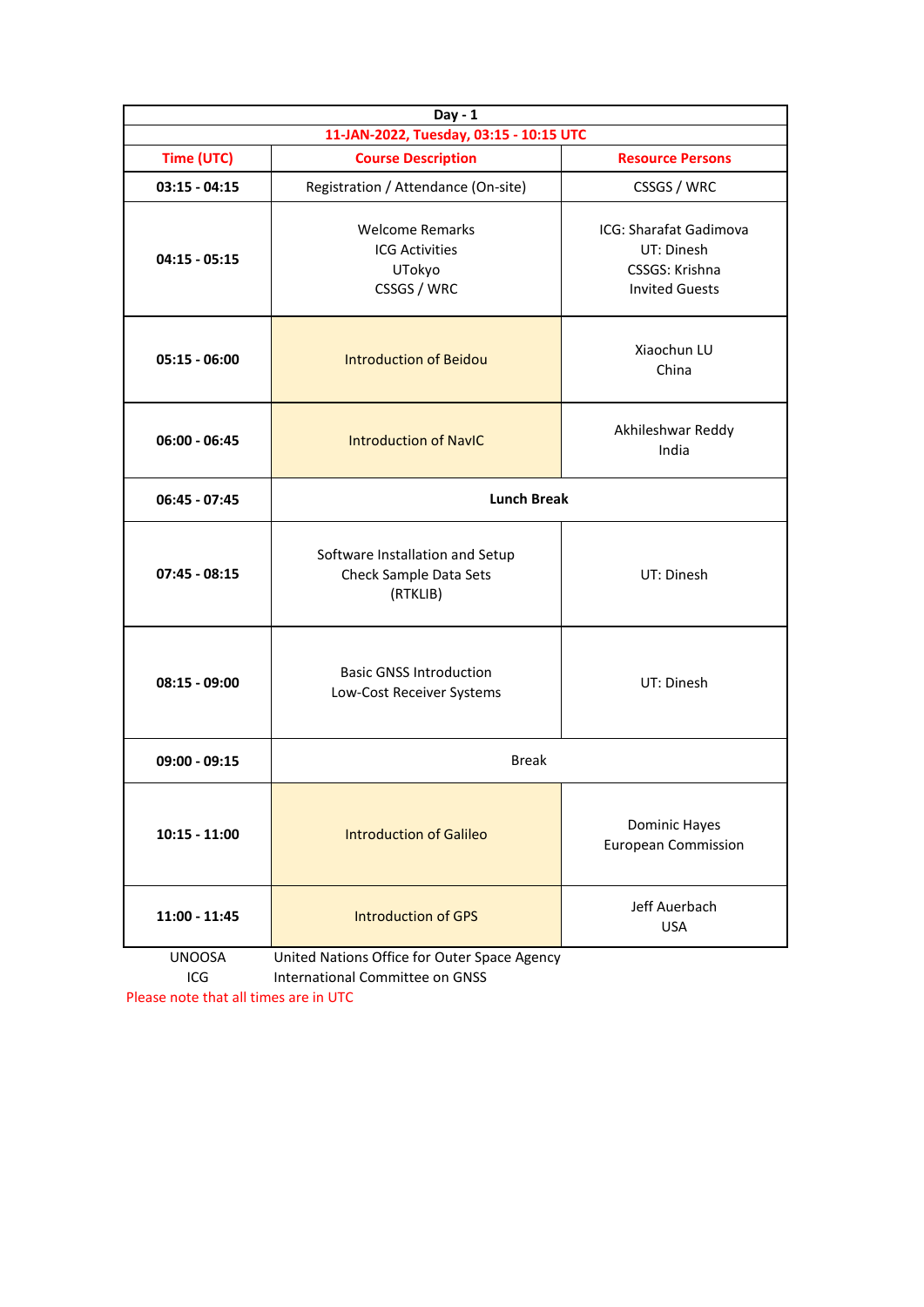| Day - 2                                                                              |                                                                                           |                                                                     |  |  |  |
|--------------------------------------------------------------------------------------|-------------------------------------------------------------------------------------------|---------------------------------------------------------------------|--|--|--|
| 12-JAN-2022, Wednesday, 04:15 - 10:15 UTC                                            |                                                                                           |                                                                     |  |  |  |
| Time (UTC)                                                                           | <b>Course Description</b>                                                                 | <b>Resource Persons</b>                                             |  |  |  |
| $04:00 - 04:15$                                                                      | Registration / Attendance (On-site)<br>CSSGS / WRC                                        |                                                                     |  |  |  |
| $04:15 - 05:00$                                                                      | Introduction of QZSS                                                                      | Satoshi Kogure<br>Japan                                             |  |  |  |
| $05:00 - 05:15$                                                                      | Software Installation and Setup<br>Check Sample Data<br>UT: Dinesh, Avinab<br>MADOCA-PPP  |                                                                     |  |  |  |
| $05:15 - 06:15$<br><b>Introduction to RTKLIB Software</b>                            |                                                                                           | <b>TUMSAT: Kubo</b>                                                 |  |  |  |
| $06:15 - 07:15$                                                                      | <b>Lunch Break</b>                                                                        |                                                                     |  |  |  |
| $07:15 - 08:15$                                                                      | RTK Data processing:<br>How to get cm level accuracy?<br>(RTKLIB)                         | TUMSAT: Kubo, Kaito,<br>Tomohiro, Hirotaka<br>UT: Dinesh, Avinab    |  |  |  |
| RTK Data processing:<br>$08:15 - 09:00$<br>How to get cm level accuracy?<br>(RTKLIB) |                                                                                           | TUMSAT: Kubo<br>Kaito, Tomohiro<br>Hirotaka<br>UT: Dinesh<br>Avinab |  |  |  |
| $09:00 - 09:15$                                                                      | <b>Break</b>                                                                              |                                                                     |  |  |  |
| $09:15 - 10:15$                                                                      | <b>MADOCA Introduction</b><br><b>MADOCA Data Processing</b><br>(MAD-WIN, MAD-PI, MADROID) | <b>GPAS: Kakimoto</b><br>UT: Dinesh                                 |  |  |  |

| UT          | The University of Tokyo                |
|-------------|----------------------------------------|
| <b>CSIS</b> | Center for Spatial Information Science |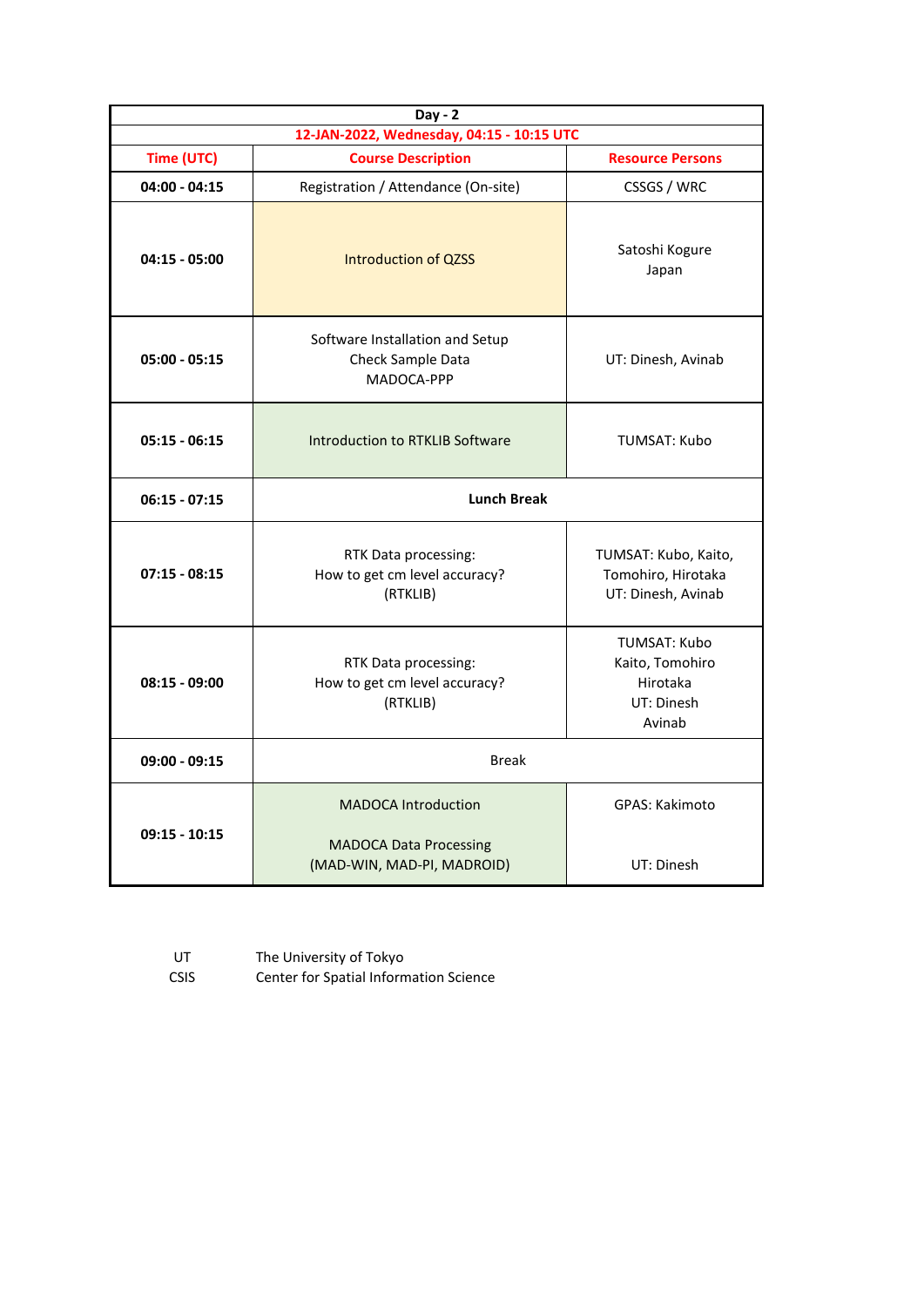| $Day - 3$                                |                                                                                                          |                                                                 |  |  |
|------------------------------------------|----------------------------------------------------------------------------------------------------------|-----------------------------------------------------------------|--|--|
| 13-JAN-2022, Thursday, 04:15 - 10:15 UTC |                                                                                                          |                                                                 |  |  |
| Time (UTC)                               | <b>Course Description</b>                                                                                | <b>Resource Persons</b>                                         |  |  |
| $04:00 - 04:15$                          | Registration / Attendance (On-site)                                                                      | CSSGS / WRC                                                     |  |  |
| $04:15 - 05:15$                          | Data logging by the participants<br>* Online participants will use pre-logged data                       | UT: Dinesh, Avinab<br>TUMSAT: Kubo, Kaito, Tomohiro<br>Hirotaka |  |  |
| $05:15 - 06:15$                          | Data processing using RTKLIB by the<br>Partcipants                                                       | UT: Dinesh, Avinab<br>TUMSAT: Kubo, Kaito, Tomohiro<br>Hirotaka |  |  |
|                                          |                                                                                                          |                                                                 |  |  |
| $06:15 - 07:15$                          | <b>Lunch Break</b>                                                                                       |                                                                 |  |  |
| $07:15 - 08:15$                          | QZSS EWS (Early Warning System) and<br><b>EWS Demo</b>                                                   | UT: Dinesh, Avinab                                              |  |  |
| $08:15 - 09:00$                          | Data Processing using RTKLIB by the<br>Participants<br>Compare results for SPP, DGPS, RTK,<br>MADOCA-PPP | UT: Dinesh, Avinab<br>TUMSAT: Kubo, Kaito, Tomohiro<br>Hirotaka |  |  |
| $09:00 - 09:15$                          | <b>Break</b>                                                                                             |                                                                 |  |  |
| $09:15 - 10:15$                          | UT: Dinesh, Avinab<br>TUMSAT: Kubo, Kaito, Tomohiro<br>Hirotaka                                          |                                                                 |  |  |

TUMSAT Tokyo University of Marine Science and Technology<br>GPAS Global Positioning Augmentation Service Company Global Positioning Augmentation Service Company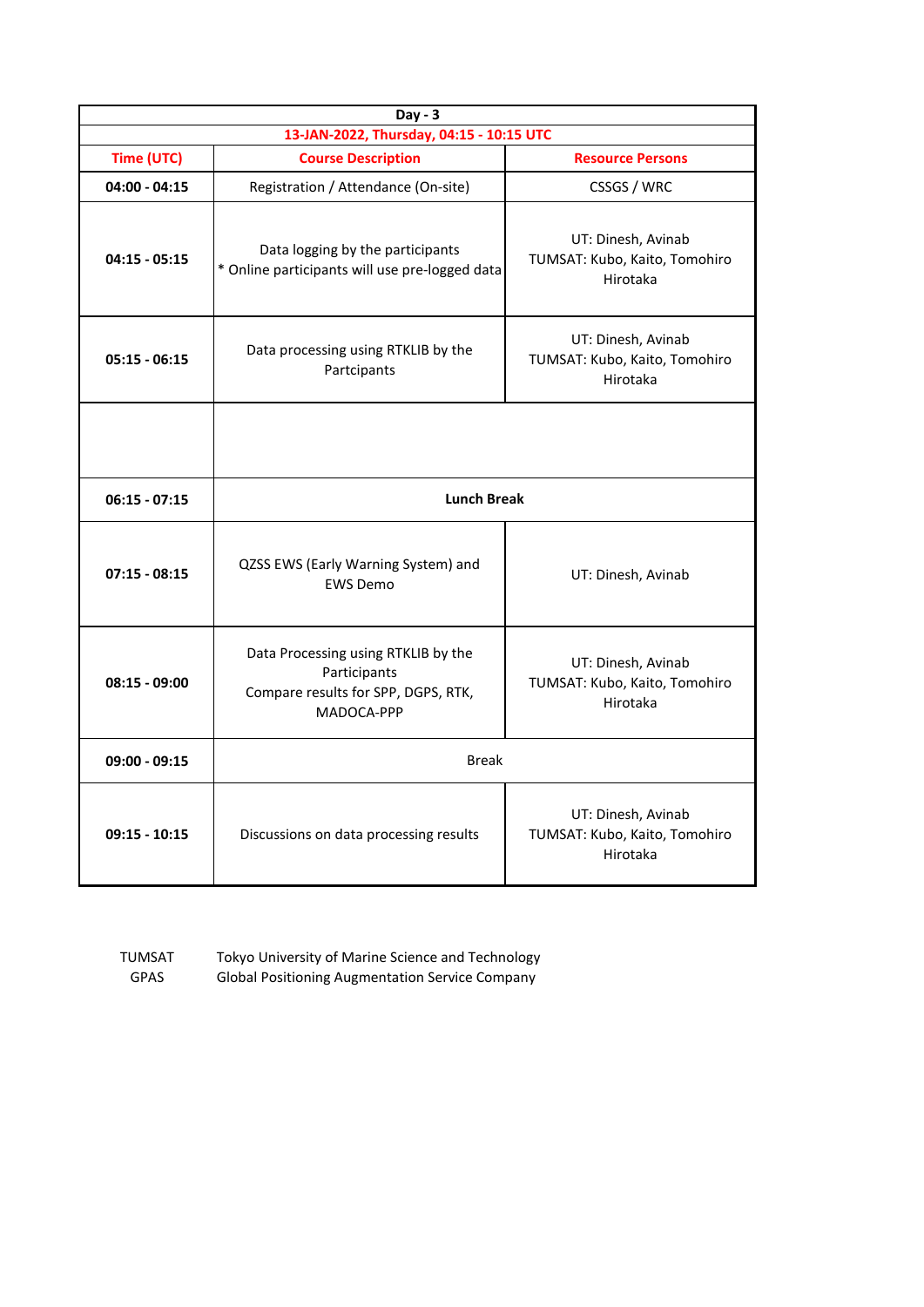| Day - 4<br>14-JAN-2022, Friday, 04:15 - 10:15 UTC |                                                                          |                                                    |  |  |  |  |  |
|---------------------------------------------------|--------------------------------------------------------------------------|----------------------------------------------------|--|--|--|--|--|
| Time (UTC)                                        | <b>Course Description</b><br><b>Resource Persons</b>                     |                                                    |  |  |  |  |  |
| $04:00 - 04:15$                                   | Registration / Attendance (On-site)                                      | CSSGS / WRC                                        |  |  |  |  |  |
| $04:15 - 05:15$                                   | <b>GNSS Data from Smart-Phone</b><br><b>Smart-phone Data Processing</b>  | UT: Dinesh, Avinab                                 |  |  |  |  |  |
| $05:15 - 06:15$                                   | <b>Report Preparation</b><br>(must for on-site and funded participants)  | UT: Dinesh, Avinab<br>ICG: Sharafat<br>CSSGS / WRC |  |  |  |  |  |
|                                                   |                                                                          |                                                    |  |  |  |  |  |
| $06:15 - 07:15$                                   | <b>Lunch Break</b>                                                       |                                                    |  |  |  |  |  |
| $07:15 - 08:15$                                   | Presentation by the on-site participants in Teams<br>5 minutes each team | UT<br>ICG: Sharafat<br>CSSGS / WRC                 |  |  |  |  |  |
| $08:15 - 08:45$                                   | <b>Course Evaluation</b><br><b>Closing Ceremony</b>                      | CSSGS / WRC<br>ICG: Sharafat<br>UT: Dinesh, Avinab |  |  |  |  |  |
|                                                   |                                                                          |                                                    |  |  |  |  |  |
|                                                   |                                                                          |                                                    |  |  |  |  |  |

| <b>CSSGS</b> | <b>Center for Space Science and Geomatics Studies</b> |
|--------------|-------------------------------------------------------|
| <b>WRC</b>   | Western Regional Campus, Tribhuvan University         |
| TU           | Tribhuvan University                                  |